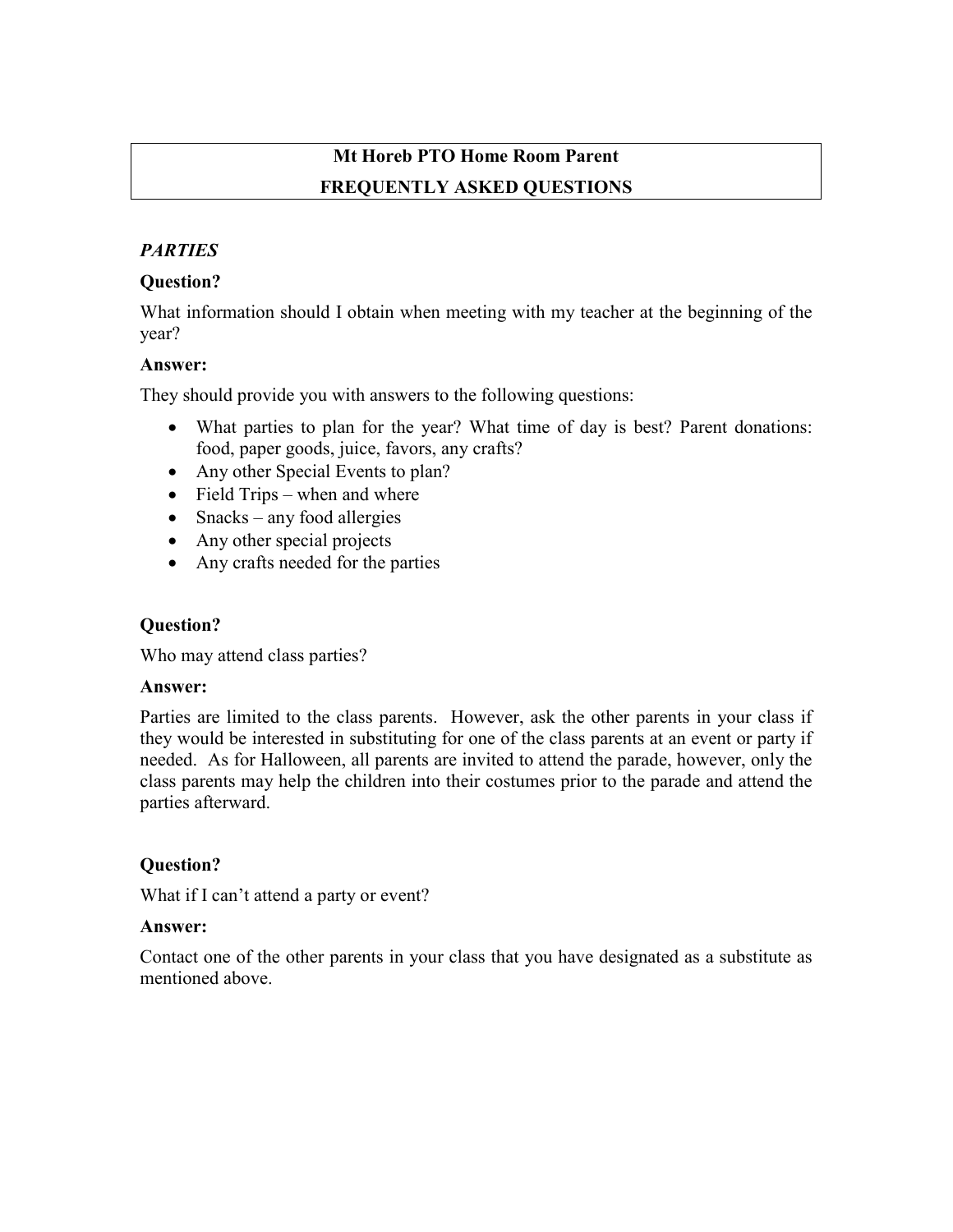## Question?

How much money is allocated for each class for parties?

#### Answer:

\$5 dollars per child per class room is given to the lead Homeroom Parent at the beginning of the year. This money is to be solely used for purchasing crafts and games for the class parties or events.

## Question?

If at the end of the year we haven't spent our entire class budget, can we buy gifts for the children or items for the classroom, or give the children an end of the year party?

#### Answer:

In order to keep parity among the classes with respect to the use of these funds, please coordinate with all your grade level Homeroom Parents and the teachers on the best way to use them.

## Question?

How should we handle snacks if there is an allergy in the class?

#### Answer:

At the beginning of the year and prior to each class party, you will be notified regarding if there is a child with a food related allergy in your classroom. You will be told the allergy, e.g. tree nuts, and the extent of sensitivity to the allergen. To protect the privacy of the child, no names will be released. When making your reminder calls to parents donating snacks, please remind them to avoid the ingredients identified by Nurse Zanchelli as a problem for those with allergies and advise them to provide snacks only listed in Attachment C.

## Question?

When introducing ourselves at the beginning of the year would it be helpful if we asked parents if their child had a food allergy?

## Answer:

If a parent volunteers that information you should record it, however, to protect the privacy of the children and their families you should not inquire as to allergies.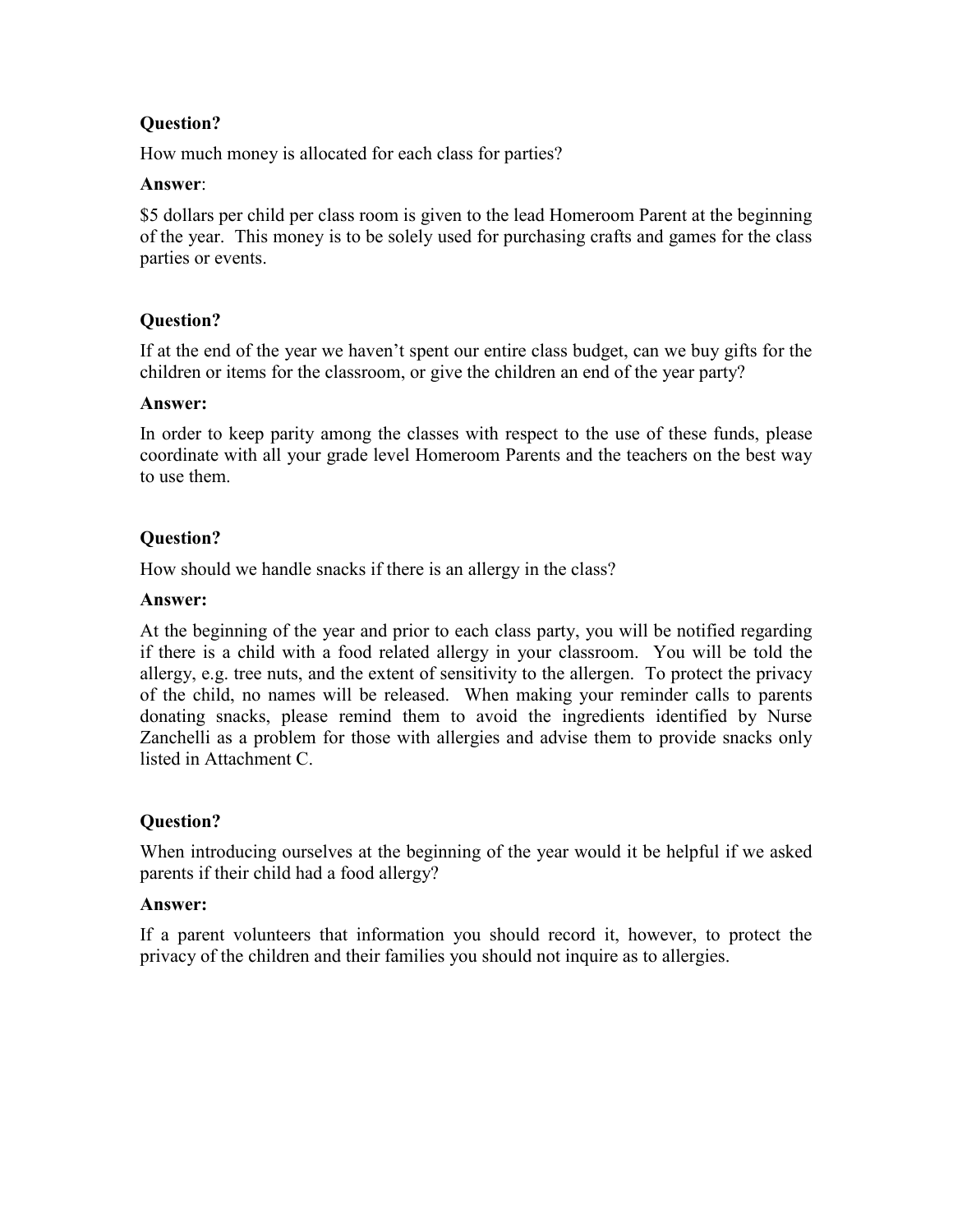## TEACHER GIFTS

## Question?

How much can we collect from parents for lead teachers for holiday and end-of-year gifts?

## Answer:

Collections are limited to \$10 for the holiday gift and another \$10 for an end of-the-year gift for the lead teacher. This limit is set to avoid burdening families financially or having vast differences among the classes' gifts given to the teachers. Because the need to ensure that there is consistency among the classes with respect to the teachers gifts, class parents are not permitted to make opened ended requests such as "be as generous as you would like to be". Parents who wish to do so can certainly give teachers their own individual gifts.

## Question?

How do we handle gifts for other teachers and/or paraprofessionals who are in the class to assist the entire class (as distinct from aides assigned to particular students).

#### Answer:

Up to an additional \$5 per child can be collected for the holiday gift and up to another \$5 can be collected for an end-of-year gift for other teachers and/or paraprofessionals who are assigned to your class. These additional collections should be allocated as you decide only among the other teachers and/or paraprofessionals in your class.

## Question?

What should we be collecting for the "special" teachers and who is defined as "special" teachers?

## Answer:

Please collect \$15 for the holiday gift and another \$15 for the end-of-year gift for the "specials" teachers and 'floating' paras. **Please Note:** This additional money may not be used toward the gift for the lead teacher. This money will be collected from you by the Co-Presidents to be distributed by their committee. "Special" teachers are all other teachers which help our children in the school (Art, Gym, Spanish, Computers, Music, etc), plus 'floating' paras.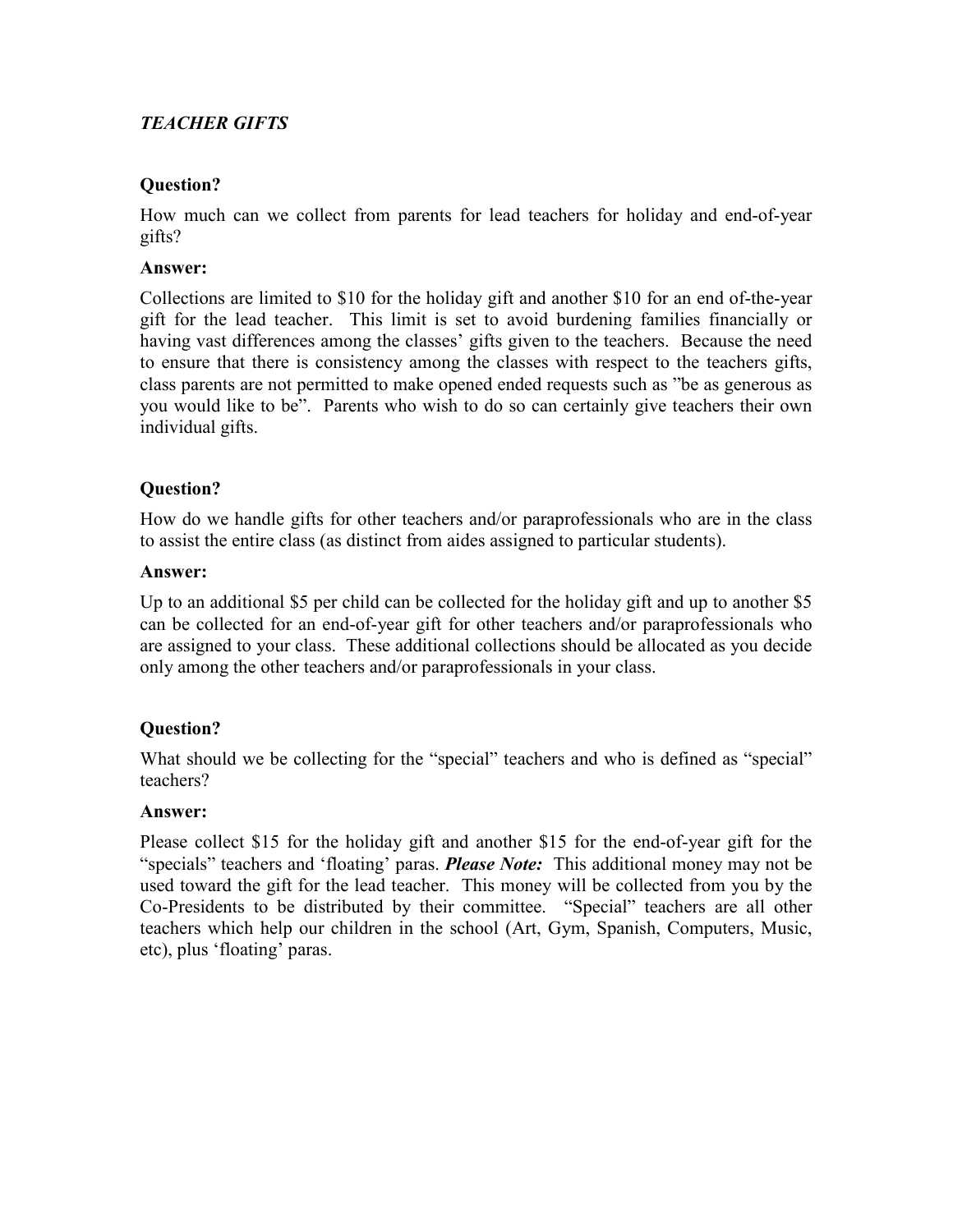## Question?

Do we have to collect for holiday gifts and end-of-year gifts for the teachers? What happens in the event that all classes within a grade do not agree to collect for teacher's gifts?

#### Answer:

It is the policy of the PTO to collect for teachers gifts, and therefore as a representative of the PTO you are asked to support this policy by collecting for holiday and end-of-year teacher gifts. Also please remember that contributing family names should not appear on the card accompanying the gift.

## Question?

Should we collect money from parents for gift for our teacher for Teacher Appreciation Week?

#### Answer:

You may be asked to collect money in behalf of the Teacher Appreciation Week committee to support raffle prize purchases, however you should not be collecting for individual teacher gifts for this event.